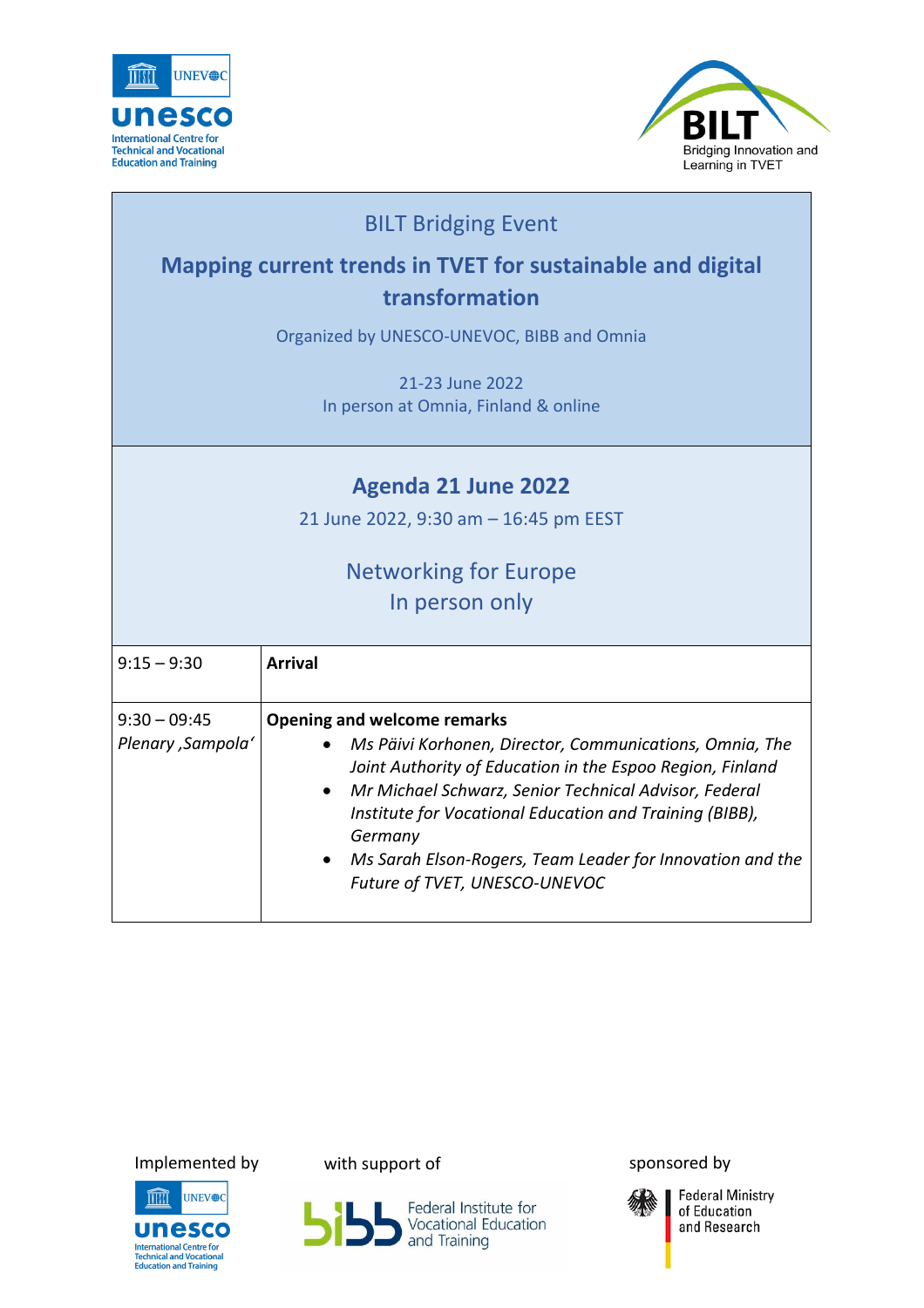



| $09:45 - 10:30$<br>Plenary , Sampola'                                                    | European innovation happens now! New qualifications and<br>competencies for green and digital TVET<br>Moderator: Ms Natalie Ax, Project Officer, UNESCO-UNEVOC                                                                                                                                                                                                                                                                                                                                                                                                                                                                                                                                                                                                                                                            |
|------------------------------------------------------------------------------------------|---------------------------------------------------------------------------------------------------------------------------------------------------------------------------------------------------------------------------------------------------------------------------------------------------------------------------------------------------------------------------------------------------------------------------------------------------------------------------------------------------------------------------------------------------------------------------------------------------------------------------------------------------------------------------------------------------------------------------------------------------------------------------------------------------------------------------|
|                                                                                          | Mr Basheerhamad Shadrach, International TVET Expert, India<br>$\bullet$<br>Ms Dana Stroie, Deputy Director, National Centre for Technical<br>$\bullet$<br>and Vocational Education and Training Development, Romania<br>Mr Louis Aquilina, Director, Partnerships & International Office,<br>Malta College of Arts, Science and Technology, Malta                                                                                                                                                                                                                                                                                                                                                                                                                                                                         |
|                                                                                          | The objective of this session is to present common challenges that new<br>digital and green skills needs create for TVET systems, and to explore<br>trends in their responses. Participants are invited to share their latest<br>developments and trends in their country context.                                                                                                                                                                                                                                                                                                                                                                                                                                                                                                                                        |
| $10:30 - 11:00$                                                                          | <b>Coffee break</b>                                                                                                                                                                                                                                                                                                                                                                                                                                                                                                                                                                                                                                                                                                                                                                                                       |
| $11:00 - 11:50$<br>Meeting rooms:<br>,Europe <sup>'</sup><br>Asia-Pacific',<br>,Sampola' | <b>Crowdsourcing sessions</b><br>All participants<br>The objective of these sessions is to identify solution-oriented<br>approaches and innovations from a country, stakeholder and<br>practitioner perspective. The discussion in three groups will explore<br>the following questions: Does the presented research reflect priorities<br>and current challenges as experienced by participants? Which aspects<br>should be further explored? Which measures can TVET stakeholders<br>take to prepare for the green and digital transition?<br>New digital qualifications and competencies in Europe<br>Meeting room , Europe'<br>Moderator: Ms Sarah Elson-Rogers, UNESCO-UNEVOC<br>New green qualifications and competencies in Europe<br>Meeting room , Asia-Pacific'<br>Moderator: Mr Michael Schwarz, BIBB, Germany |
|                                                                                          | New qualifications and competencies for migrants in Europe<br>Meeting room , Sampola'<br>Moderator: Ms Sirje Hassinen, Specialist, Omnia                                                                                                                                                                                                                                                                                                                                                                                                                                                                                                                                                                                                                                                                                  |

Implemented by with support of sponsored by sponsored by





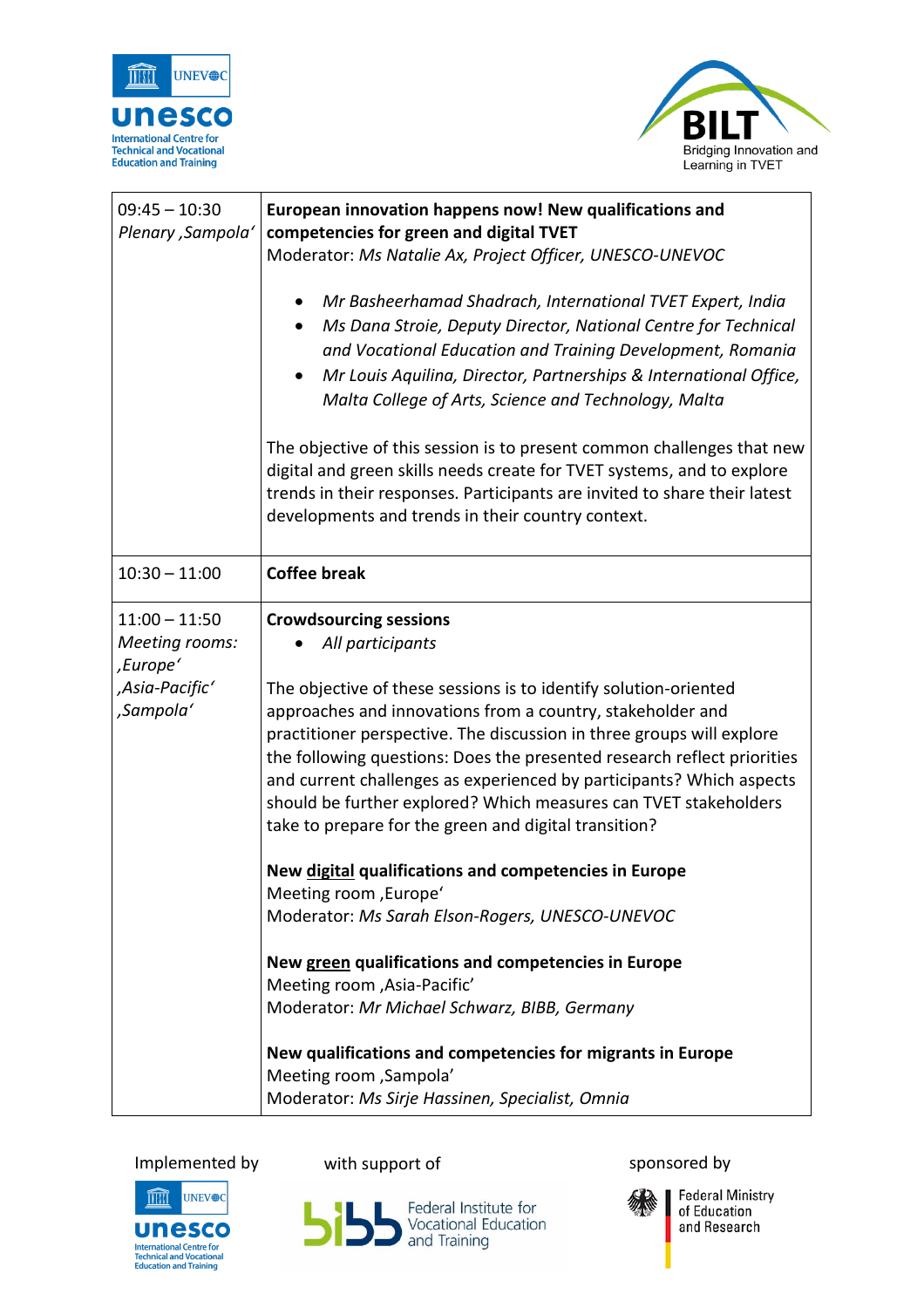



| $11:50 - 11:55$                       | <b>Transition break</b>                                                                                                                                                                                                                                                                                                                                                                                                                                                                                                                               |
|---------------------------------------|-------------------------------------------------------------------------------------------------------------------------------------------------------------------------------------------------------------------------------------------------------------------------------------------------------------------------------------------------------------------------------------------------------------------------------------------------------------------------------------------------------------------------------------------------------|
| $11:55 - 12:15$<br>Plenary , Sampola' | <b>Summary</b><br>Moderator: Ms Natalie Ax, UNESCO-UNEVOC<br>Rapporteurs of breakout groups<br>The groups' rapporteurs will summarize the main lines of discussion                                                                                                                                                                                                                                                                                                                                                                                    |
|                                       | and results from the group work.                                                                                                                                                                                                                                                                                                                                                                                                                                                                                                                      |
| $12:15 - 13:30$                       | <b>Lunch break</b>                                                                                                                                                                                                                                                                                                                                                                                                                                                                                                                                    |
| $13:30 - 14:00$<br>Plenary , Sampola' | Matchmaking for European Excellence - introduction<br>Moderator: Ms Cara Schmitt, Project Officer, Federal Institute for<br>Vocational Education and Training (BIBB), Germany                                                                                                                                                                                                                                                                                                                                                                         |
|                                       | <b>BILT project goals</b><br>Mr Oliver Diehl, Deputy Head of Division 'Innovation in<br>Vocational Training', Federal Ministry of Education and<br>Research (BMBF), Germany                                                                                                                                                                                                                                                                                                                                                                           |
|                                       | <b>The Peer-Learning Wheel</b><br>Ms Cara Schmitt, BIBB, Germany                                                                                                                                                                                                                                                                                                                                                                                                                                                                                      |
|                                       | Insights will be given on the BILT project goals for the new project<br>phase, including stock-taking of the BILT community and an outlook to<br>the project focus on digitalization and greening as well as the<br>construction sector and the hospitality and tourism sector.<br>The <b>BILT Peer-Learning Wheel</b> will be introduced. More than 100<br>institutions are already engaged in peer learning within the BILT<br>project and represented in the wheel. The Peer-Learning Wheel is the<br>starting point for the matchmaking sessions. |
|                                       | <b>Matchmaking for European Excellence</b>                                                                                                                                                                                                                                                                                                                                                                                                                                                                                                            |
|                                       | The objective of the matchmaking session is to strengthen cooperation<br>and thematic exchange among European institutions. A targeted                                                                                                                                                                                                                                                                                                                                                                                                                |



m **UNEVOC unesco International Centre for<br>Technical and Vocational<br>Education and Training** 





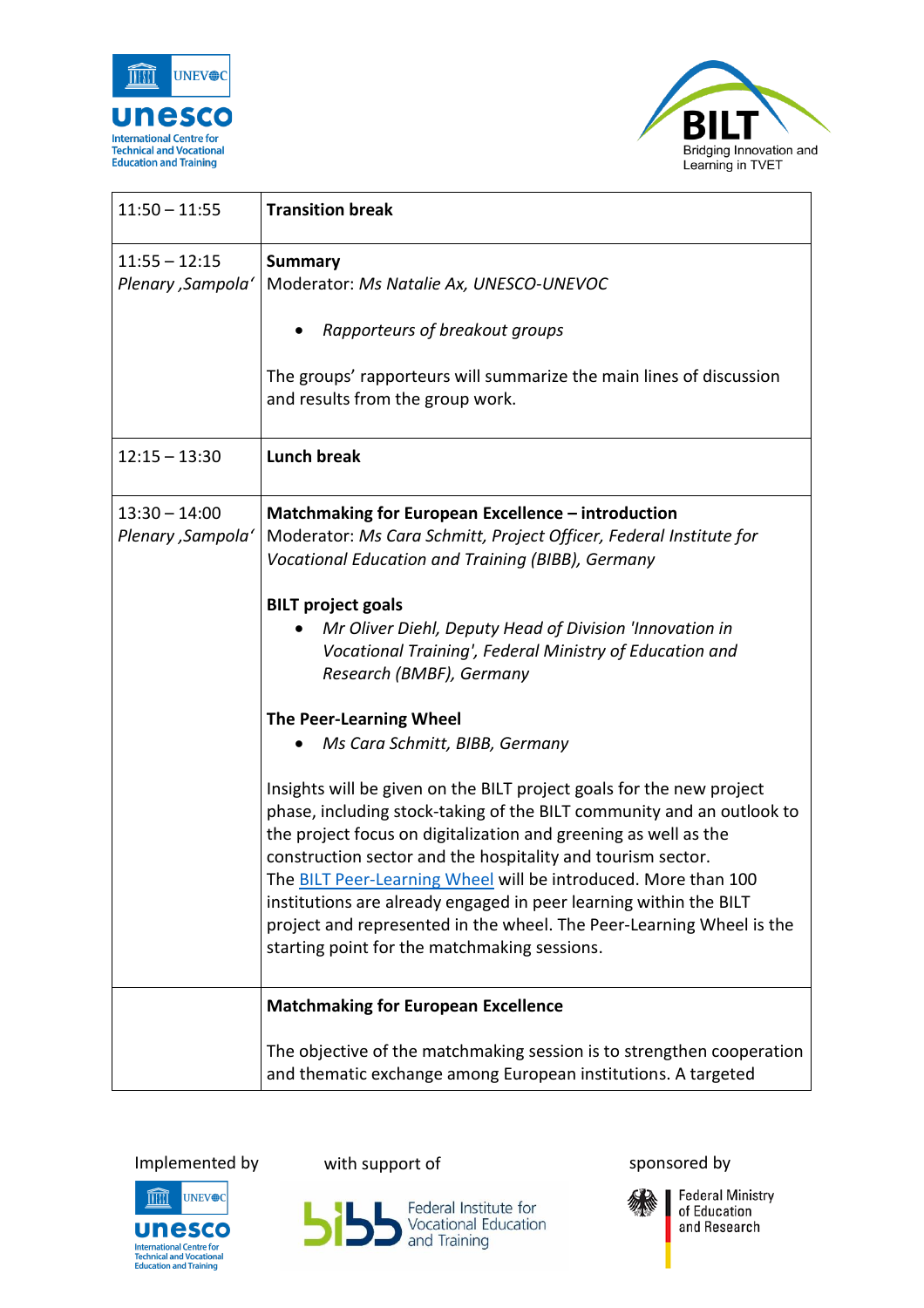



|                                                                              | matching of institutions is aimed to support them with improving their<br>ability to navigate the 'three I's process'.                                                                                                                                                                                                                                                                                                                                                                                                                                                                                                                                                                                    |
|------------------------------------------------------------------------------|-----------------------------------------------------------------------------------------------------------------------------------------------------------------------------------------------------------------------------------------------------------------------------------------------------------------------------------------------------------------------------------------------------------------------------------------------------------------------------------------------------------------------------------------------------------------------------------------------------------------------------------------------------------------------------------------------------------|
| $14:00 - 15:00$<br>Meeting rooms:<br>,Europe'<br>Asia-Pacific'<br>,Sampola'  | <b>Matchmaking Sessions I</b><br>Hosted by Omnia, Finland: Cooperation with employers for<br>$\bullet$<br>new qualifications and competencies<br>Identification: Steady consultation of relevant stakeholders<br>Meeting room 'Sampola'<br>Hosted by Konig Willem I College & Sustainable Vocational<br>$\bullet$<br>Education and Training, Netherlands: Secrets how to educate<br>the future now<br>Identification: Anticipation of new qualifications and<br>competencies and labour market trends<br>Meeting room 'Europe'<br>Hosted by TKNIKA, Spain<br>Meeting room 'Asia-Pacific'                                                                                                                  |
| $15:00 - 15:30$                                                              | <b>Coffee break</b>                                                                                                                                                                                                                                                                                                                                                                                                                                                                                                                                                                                                                                                                                       |
| $15:30 - 16:30$<br>Meeting rooms:<br>,Europe'<br>Asia-Pacific',<br>,Sampola' | <b>Matchmaking Sessions II</b><br>Hosted by Small Enterprises' Institute of the Hellenic<br>Confederation of Professionals, Craftsmen and Merchants,<br>Greece: Training and certification knowledge & skills in<br>selected professions in the construction sector in the field of<br>energy saving<br>Implementation: Application or development of innovative<br>pedagogical methodologies<br>Meeting room 'Sampola'<br>Hosted by Cometa, Italy: The MiniMaster for Migrants:<br>implementing innovation in pedagogy<br>Implementation: Application or development of innovative<br>pedagogical methodologies<br>Meeting room 'Europe'<br>Hosted by School Center Nova Gorica, Slovenia: Talentjourney |

Implemented by with support of sponsored by sponsored by